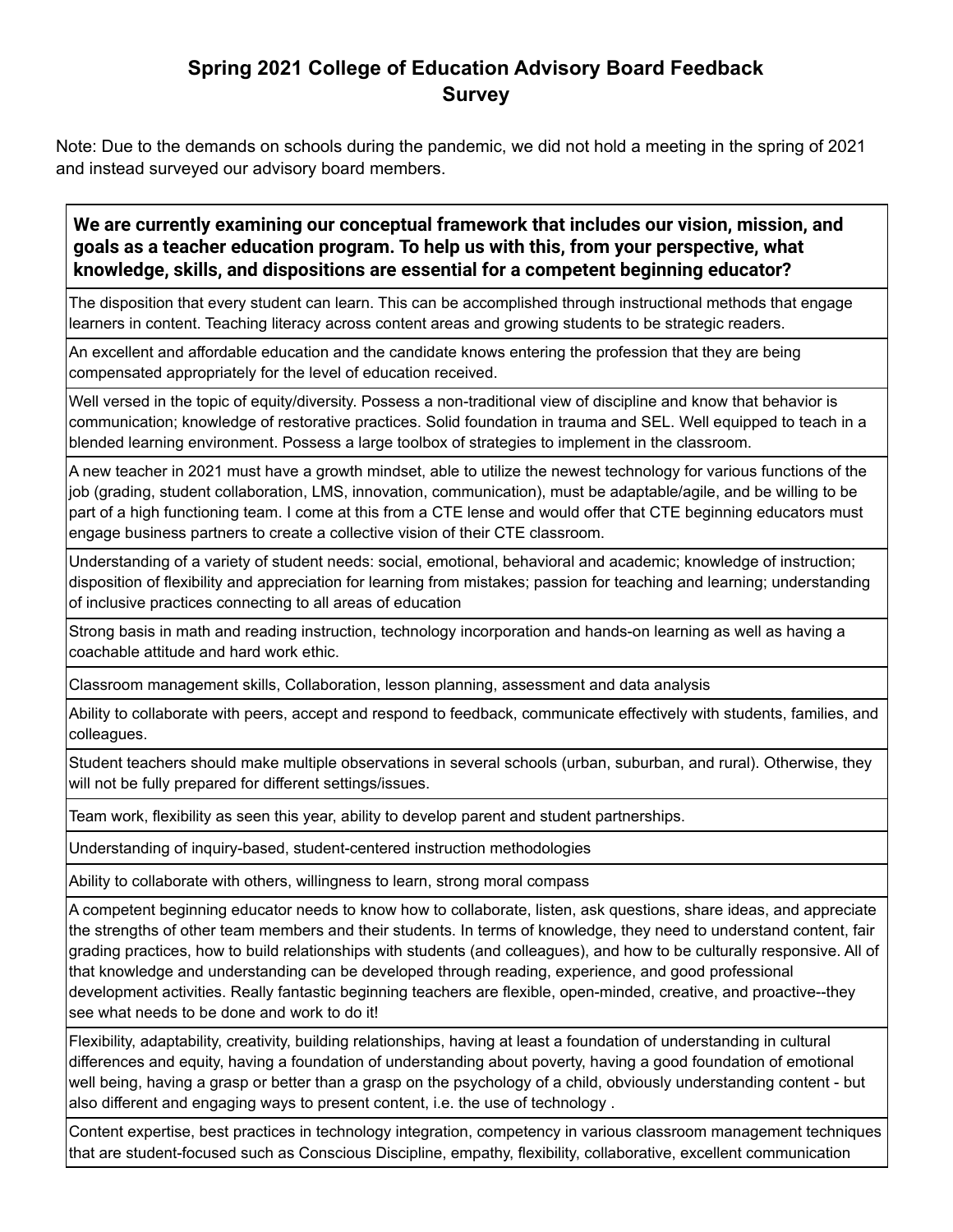skills both verbal and written, understands the larger picture of a building and district in terms of decisions made, and truly likes working with students to help them improve.

The words the come to mind first are practice and relevance. During my undergrad coursework my in-school practicum assignments were not related to anything I learned in my college classroom. I learned a lot during my student-teaching assignment but it seemed disconnected to my classroom coursework as well. This is outside the box thinking but I think it would beneficial to have pre-service teachers in real classrooms before their practicum and student-teaching assignments. So students could learn concepts in their college class and then see it in action in actual classrooms. I understand this would take time commitment from students but I think it will make being coming a teacher a more concrete experience. Other skills that I think a competent beginning educator need are classroom managements skills, organization skills, and even basic skills like familiarity with learning standards, writing objectives, assessments, data tracking student growth, etc. Those daily things that teachers do everyday that aren't in a textbook.

innovation skills and thinking, adaptability, real-world learning

Beginning educators must have a solid understanding of the workshop model because this is used in most district's in major content areas such as ELA and Math. They also must know about mathematical practices as they apply to new initiatives such as number talks. Beginning educators also should understand the five components of literacy to be able to service interventions appropriately to students in any grade level K-5.

Understanding of developmentally appropriate practice; emphasis on supporting the whole child w/ knowledge in social/emotional development along with academic achievement; ability to team and partner with a variety of stakeholders; innovative, problem solving; a mindset for new learning; flexibility and demonstrates resiliency and perseverance.

Classroom Management, Trauma students, Relationship building and more hands on training-getting the students into the classroom as much as possible.

Willing to receive and apply feedback (coachable)

I am looking for educators with a positive and open mindset. The willingness to learn and grow is most important. I also search for candidates who know why they have chosen to educate middle school minds. It takes a unique personality and skill set to work with middle schoolers.

A beginning teacher will need the following characteristics/skills: Reflective, Inclusive, relationship builder, innovator, networking/collaborative, storyteller, designer, artist, and life long learner.

Student practicums and 1st hand experience working with students and experienced teachers, curriculum and instructional foundation, classroom management, diversity and cultural understanding, reflective practices, practical data understanding and usage, professional learning community exposure.

I believe one of the most important concepts is balancing classroom management with appropriate relationships. New teachers can learn the curriculum and develop best practices over time, but being able to manage a classroom with high expectations while simultaneously building relationships is the most challenging part. Oftentimes, the pendulum swings to an authoritarian classroom with no relationships, or the opposite, where teachers would rather befriend with no expectations of behavior or work.

An awareness of student social and emotional needs. The ability to analyze standards and develop an appropriate and differentiated lesson plan to assist students in learning the standard. New teachers must have grit, determination, and the mindset to work harder when teaching becomes difficult.

Organization, preparation, timeliness, flexibility, and behavior management are essential. It would also be beneficial to foster a culture of working with experienced teachers to develop a support system.

Professionalism, Communication Standards, Work Ethic, Lesson planning,

Initiative is essential for prospective educators and a deep desire to serve students. Content knowledge in the various areas of mathematics, reading, writing, and science is critical but pedagogy in these various subjects is just as important. Teaching is hard and having a positive mindset along with perseverance is essential.

Collaborative, Flexible, Willingness to learn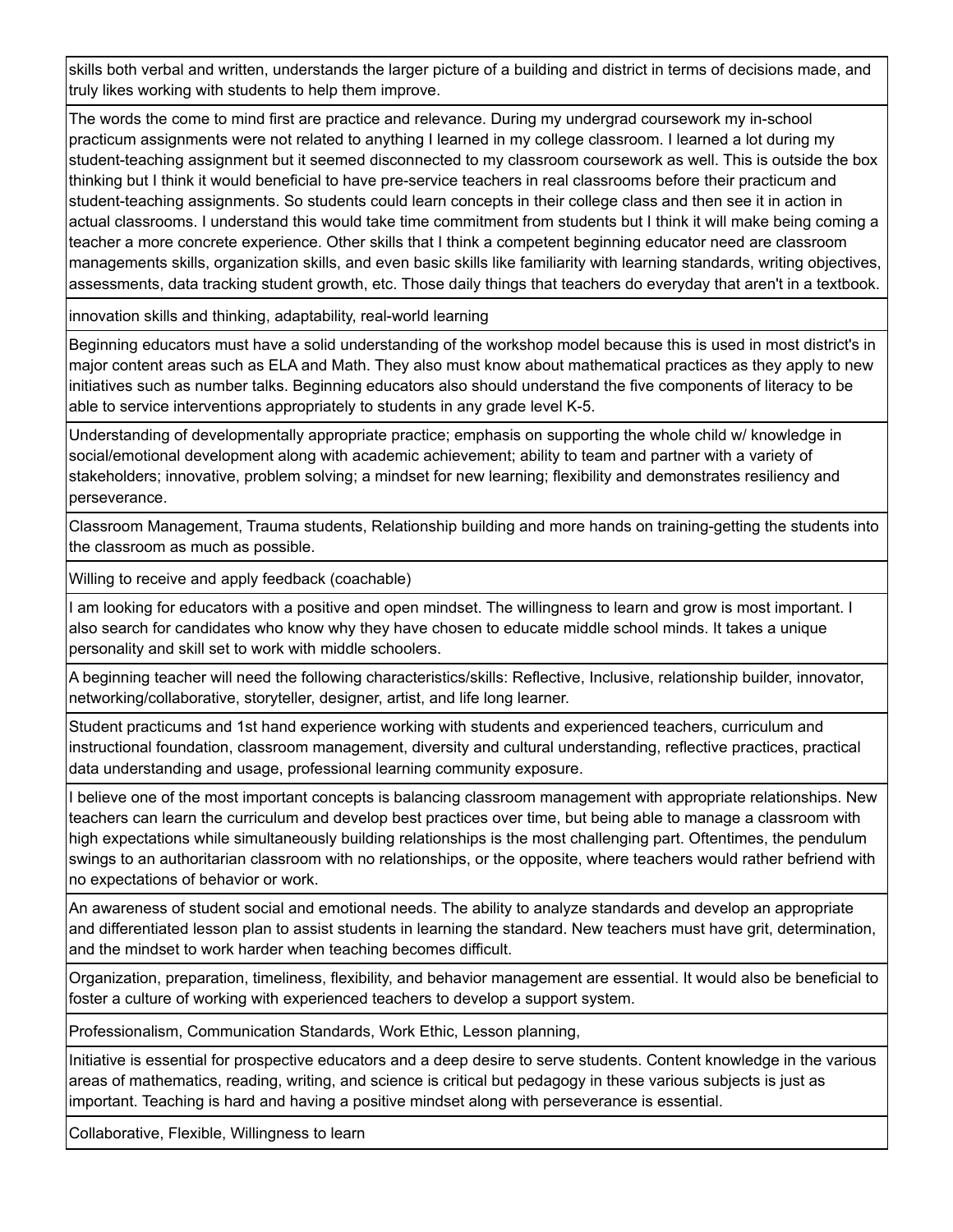Patience and persistence; empathy, classroom management skills, knowledge and understanding of the diverse backgrounds from which students come (including poverty), ability to differentiate rather than just an understanding of what it means to differentiate.

Strong communication skills, strong grasp of content area, student engagement skills, ability to reflect, classroom management skills, ability to cause students to think critically

Pedagogical skills, compelling nature, empathy, communication skills, drive, willingness to be a life-long learner, collaborator, cultural competency

1) Experience in Relationship Building/Classroom Management. 2) Understanding the Missouri Learning Standards and how to align lessons, scope & sequence to the standards (essential standards). 3) How to track student data and sincerely use the data to guide teaching.

**We value our partnership with your district and want to make sure we are good partners for you. We know that our students benefit GREATLY from working with your teachers and we want to be sure we are providing benefits to you. What are some ideas you have for how UCM can be of benefit to your students and faculty?**

We often encourage our student teachers to be involved in MTSS within their grade level and grade levels above and below.

Partner with our district's educators to collaborate and/or conduct research in application of best practices to raise student achievement.

Perhaps partnerships where the students can come in and offer during/after school tutoring/intervention. This will give students more practice in working with kids and greatly serve a need in our schools.

I can ask this question to our Asst. Superintendent. He would offer more of a global perspective.

Supporting students with a variety of instructional needs; working as paraprofessionals or substitutes, or as bus drivers would be of benefit.

Continue to look for ways to provide alternate certification for individuals, such as the para certification program. Get more students into the schools for longer periods of time (i.e. more students in the Senior block in which students are in the schools for the entire year.)

Mentoring the teacher Ed Academy students, collaboration with the education department at MIC campus on some dual projects.

I want UCM students to feel welcome and supported at LB. I also want them to understand this is a professional working environment and their behavior and actions should reflect that. I am personally going to formalize/orientate UCM teacher candidates on expectations at the beginning of their time at LB.

See the answer above (and final answer on survey).

Allowing Districts to hire student teachers and pay them as they work for the school would be a great benefit. This will give your students an opportunity to have a job before graduation as well as start to make money to pay off student loans. If my understanding is correct interns in other departments can make money while interning. This option should be available for Student Teachers as well.

Collaboration/Partnership with STA's Teacher Educator Academy and LSR7's Teacher Grow Your Own Program

Would be great to share any new research-based best practices with district administrators and faculty, if possible, that are being encouraged and used to prepare future educators. What can we pass along to our veteran educators that the new educators are going to be using so we can all adapt best practices?

UCM has done a great job of partnering with LPS this year. College of Education faculty have met with seniors to discuss degree options, and we have plans for in person visits in the future.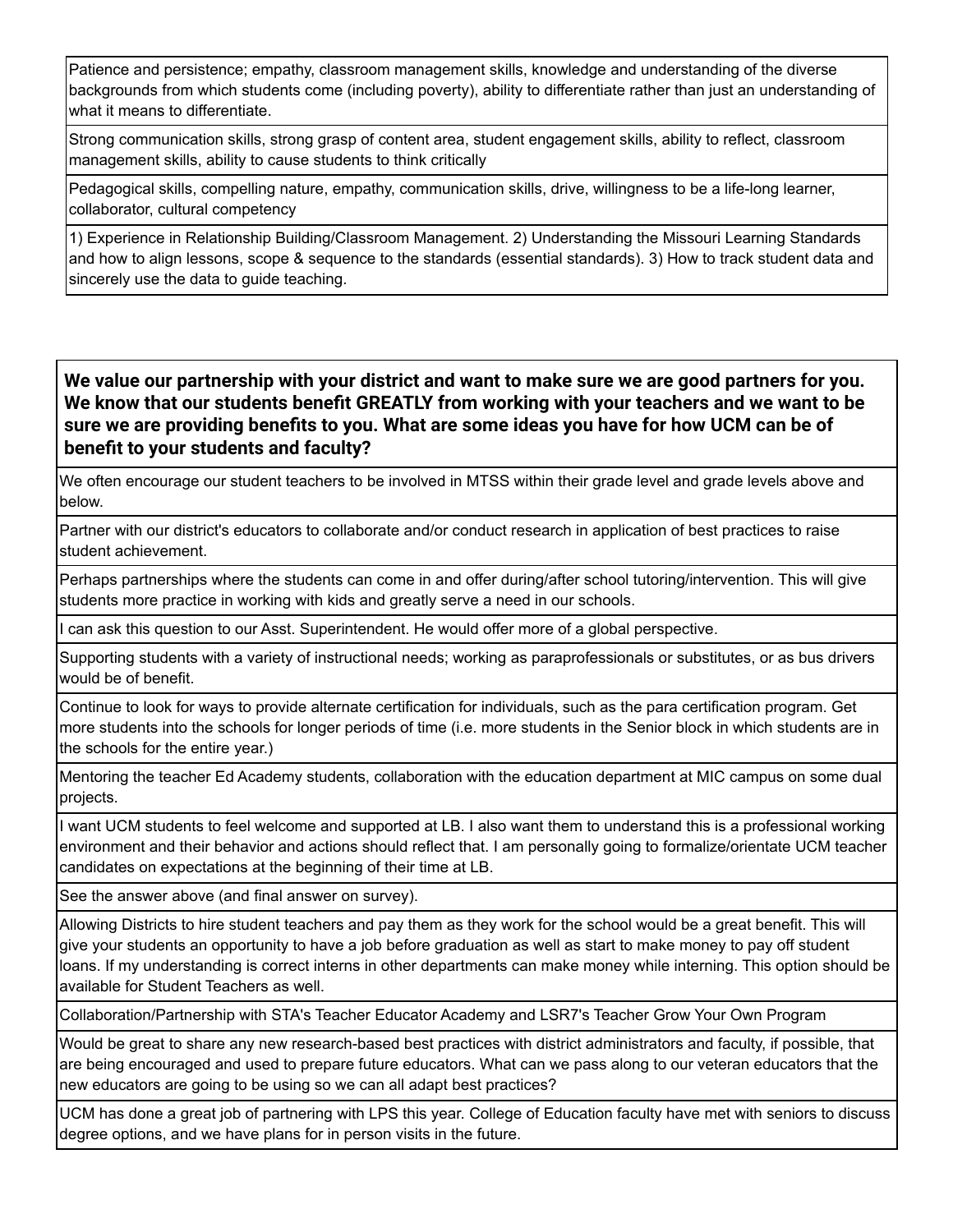Keep sending us creative go getters!

consistent placings

More time to plan ahead of time and reflect after the fact.

I think that UCM does a good job at getting preservice teacher in the classroom early and often. That is a huge benefit to the students.

I think our district educators grow when they co-plan and co-teach lessons.

Providing additional PD opportunities for staff would be beneficial! Being able to work with UCM on topics of instruction, equity and inclusion, and SPED would be helpful when a building has a specific goal that maybe district PD is not addressing. Providing opportunities for staff to extend their learning through programs and cohorts would be helpful as well.

Involve student teacher and practicum students in effectiveness action studies - Select some main items for study and develop "look fors" around specifically identified goals and objectives. share results for refinement of practice and instructional development.

Please make sure we have the opportunity to interview student teachers for placement in hard to fill areas such as SPED, math, and science.

I really enjoy the students. It is a great format for exchanging ideas and we often learn as much or more from the students. It is refreshing and inspiring!

Celebrate success with us, be a part of awards for staff and students,

This coming year more than ever we need human contact with students to meet students where they are and help them with development of skills and knowledge. This can be social emotional support or academic support. Prospective educators could be essential in spreading the contact and support for students.

Embedded professional Development, Learning audits with respect specific curriculum elements.

I have enjoyed connecting with UCM faculty in my building this year and hope to continue this partnership. Having teachers know they have contacts at the university to reach out to has been very helpful as we work to bring new initiatives that may be challenging to implement at first.

If there are helpful resources used in UCM coursework that could be good "reminders" or resources for future professional development opportunities for our teachers, we would welcome those!

We are building a 'grow your own' program with you now. We are hopeful that once we move into the kids in college, that both we and you can provide a mentor to them throughout their college time.

We love having UCM students observing and student teaching in our building. Please keep sending your students into our building. Those experiences are crucial for future educators, but these students also often provide insight and growth for our staff and school in general. Intervention, Extension, Enrichment, & Tutoring: We are always looking for ways to give our students additional supports. We would invite UCM education students with open arms to assist in after school tutoring and/or enrichment programs. To summarize, UCM students add value to our school and the CHS students' experience; in exchange, we offer experience and an avenue to grow for UCM students.

## **What ideas do you have for how UCM could partner with your district to address teacher shortages?**

Promote education and spell the misconceptions about low salary (our teachers end their career making over \$80K a year) while featuring the the opportunity to make a difference for people in your career.

#### Scholarships.

We are looking to create a teacher academy for juniors/seniors starting in the 2022-2023 school year. It would be wonderful to partner with the university on that endeavor.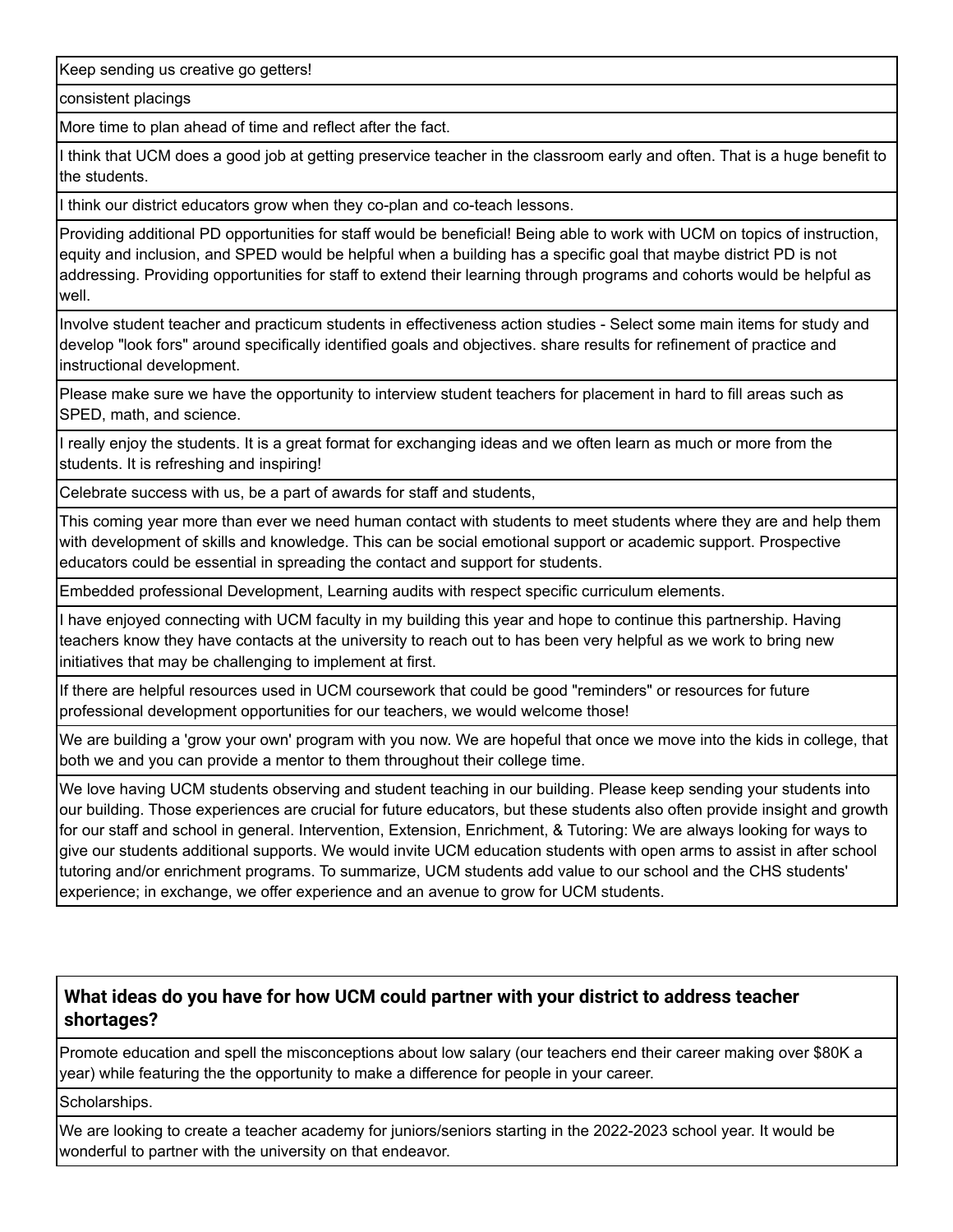Continuing with paras to teachers programs; supporting "grow your own" models

I don't know that I have the answer right now; however, any opportunities to get students into classrooms for longer periods of time where they are actually interacting with students and not just observing would be great!

Student teaching placements in our charter schools.

Develop an ongoing mentoring program with high school students, Continue the Future Teacher opportunities offered in the fall and spring.

I think your program is fantastic and is doing a lot to support teacher candidates and districts.

Send more student teachers to observe (or even sub) in the district and get some kind of credit for it .

See answer above. If students can be hired early and know they have a job coming out of college they may continue through the program.

Collaborate with STA, LSR7, and other districts for STEM and career-connected teacher education preparation

Work directly with FTA representatives in each K-12 district to generate interest and discuss programs. Hosting career exploration exchange of students between school districts to observe teachers in other districts. Offer scholarships through the College of Education.

It has been so helpful to have high school students meet some of the UCM faculty, even virtually. When students make a connection and feel the kindness that radiates from your professors, it makes them want to be part of UCM--and it makes them seriously consider the teaching profession. LPS also has a dual credit articulation agreement for UCM for EDFL 2100 and FLDX 2150. Understanding that they can take a step toward their future career while they are in high school is really empowering for some of them.

I have none other than to keep sending us qualified candidates.

We are addressing this issue through our EIP program (students who want to become teachers work on the skills necessary and are placed with a district classroom) and our Grow Your Own program. Anything you could do to enhance the programming, credit options, etc. would be helpful.

more recruiting at a younger age, more teacher positive stories

Allow teacher candidates more opportunities to lead lessons even at sophomore and junior levels. These candidates are exceptional and have a great deal if not more than the current classroom teachers to be able to co-teach and take on more leadership roles. Teacher candidates could also partner with districts when they roll out new curriculum initiatives, so candidates really have a pulse for the current changes happening in surrounding districts.

Our district has instituted a 'grow your own' teacher program; I'm wondering if you could partner with districts who have programs such as this to offer incentives to students such as opportunity for college credits during the summer at a discounted rate; opportunities to shadow a variety of educational professionals with possible elective credit attached; pre-college seminars to allow them to have a better understanding of educational program available at UCM;

Positive push for the education field and districts. We have to show what we are doing in a positive light. To many times it gets overshadowed by the negative. Our district does a great job promoting the positive and I believe others are jumping on board!

I recently learned that students are not placed in the district they graduated in as a blanket rule. This goes against the "grow your own" campaign many of us try to support. I feel it would be wiser to look at each situation case by case. I have also heard of several student teachers being placed in districts that are in turmoil (new principals, high turnover) and I feel that is a great disservice to the students. I would worry about the training they would receive during that time.

Just being a partner with UCM is helpful. We get to preview future candidates in the classroom. It is very helpful!

Not so much teacher shortages, but partnering to provide are district with more diverse teaching candidates.

We have to learn to market our own successes and the differences we can make in the lives of students. We need to be competitive with the business world as much as possible. Early efforts to prepare and recruit into the profession including a "grow your own program" that starts at the middle school level is essential.

I think the biggest issue is not one that can be resolved by UCM alone. Teacher pay is not where it needs to be and the rising costs of college make it even more a challenge to convince someone to do the job. Of course we want people who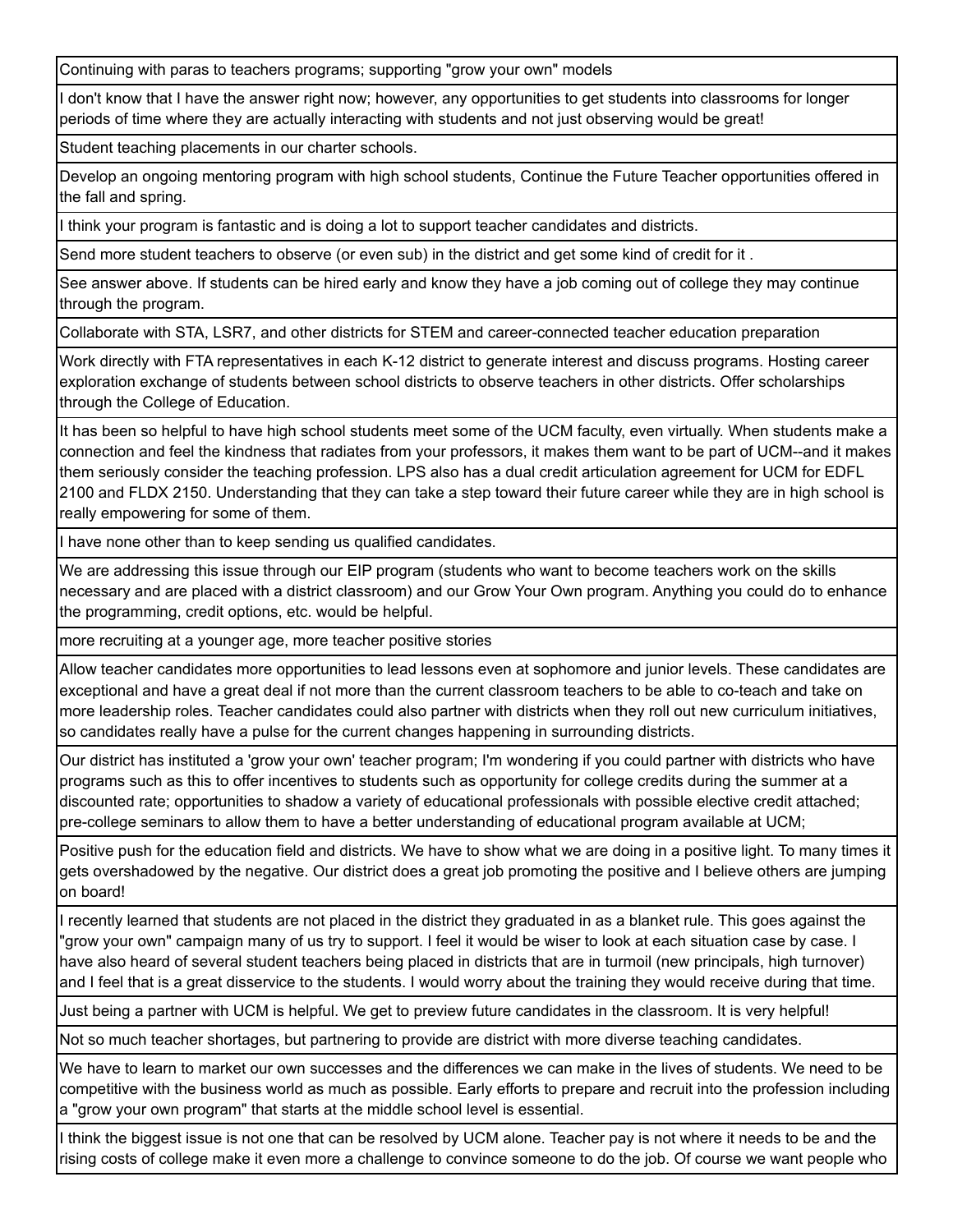love what they do, but a love of making a difference does not cover medical bills.

Additional Innovation Track courses to allow Juniors and Seniors in high school to explore education as a career. Possibly more or better advertised alternative certification options for those seeking education as a second career. Reduced tuition arrangements with our district for those seeking certification in a high need area or for individuals that could expand our diversity as long as they agree to work for three years in our district. More intentional substitute partnership that would allow for possible credit and give our district a preview of potential student teachers.

Maybe instead you could work on helping to change the culture around teaching. Find ways to feature teaching in a positive way in the media. Help communities and districts connect and partner with parents so that educating children is a community effort.

Grow your own, Future Teacher Academies, get UCM students in earlier with us, financial incentives for working in rural schools?

Leveraging future teacher programs such as Future Teacher of America clubs and leadership academies

Bridge the FTA with the University Innovation Track

We hire several paras who are working on their degree or hope to become teachers. We need to take advantage of grow your own programs. However, these are still difficult for some students.

Small districts have a difficult time competing with the larger districts for these same teachers. It would be nice to have opportunities to discuss with pre-service teachers the benefits of the small districts as well as having them in our building more. The challenge I have in my building is that my current teachers do not have the experience necessarily needed to host a student teacher.

In my experience, teachers I have hired who were student teachers with many preps have had more success early on as opposed to those who were in a position teaching few preps or those with just honors students.

Work with districts on "grow your own" initiative possibilities

Partner with our teacher clubs. Provide college visits specifically to kids in those clubs.

As mentioned previously, just having UCM students in the building his helpful. Perhaps if there was a program that could promote UCM students serving as substitute teachers. Our district specifically is training teachers to facilitate the Workshop Model during lessons. This would allow UCM students gain experience by leading a Workshop Station while the certified teacher leads another station.

#### **From your perspective, what changes do we need to consider to better prepare our teacher candidates to be effective educators for your students?**

We have had many very strong candidates from UCM. They have a quality foundation and many of the areas are district specific.

UCM is excellent at preparing teachers! Continue what you are doing and continue to recruit more to the profession.

The more exposure they have, the better. Also, making sure the professors have K-12 background is very helpful.

I believe at times, teacher prep programs lack agility. Is there flexibility to adapt to certain concepts with more agility as new things come into play? I am not sure if this is possible, but would offer that as my thoughts.

Understanding of multiple modalities; teaching the science of reading in undergrad programs for all elementary and special education candidates and strategies for reading across content in upper grades; teach an understanding of MTSS as a comprehensive framework where all aspects of the system work together to meet students' needs for either remediation/intervention or enrichment/advanced work to reach potential.

We serve most Latino student in the Kansas City area, many of whom are English Language learners. I believe effective educators should be able to work with all types of learners and know strategies that works best for them.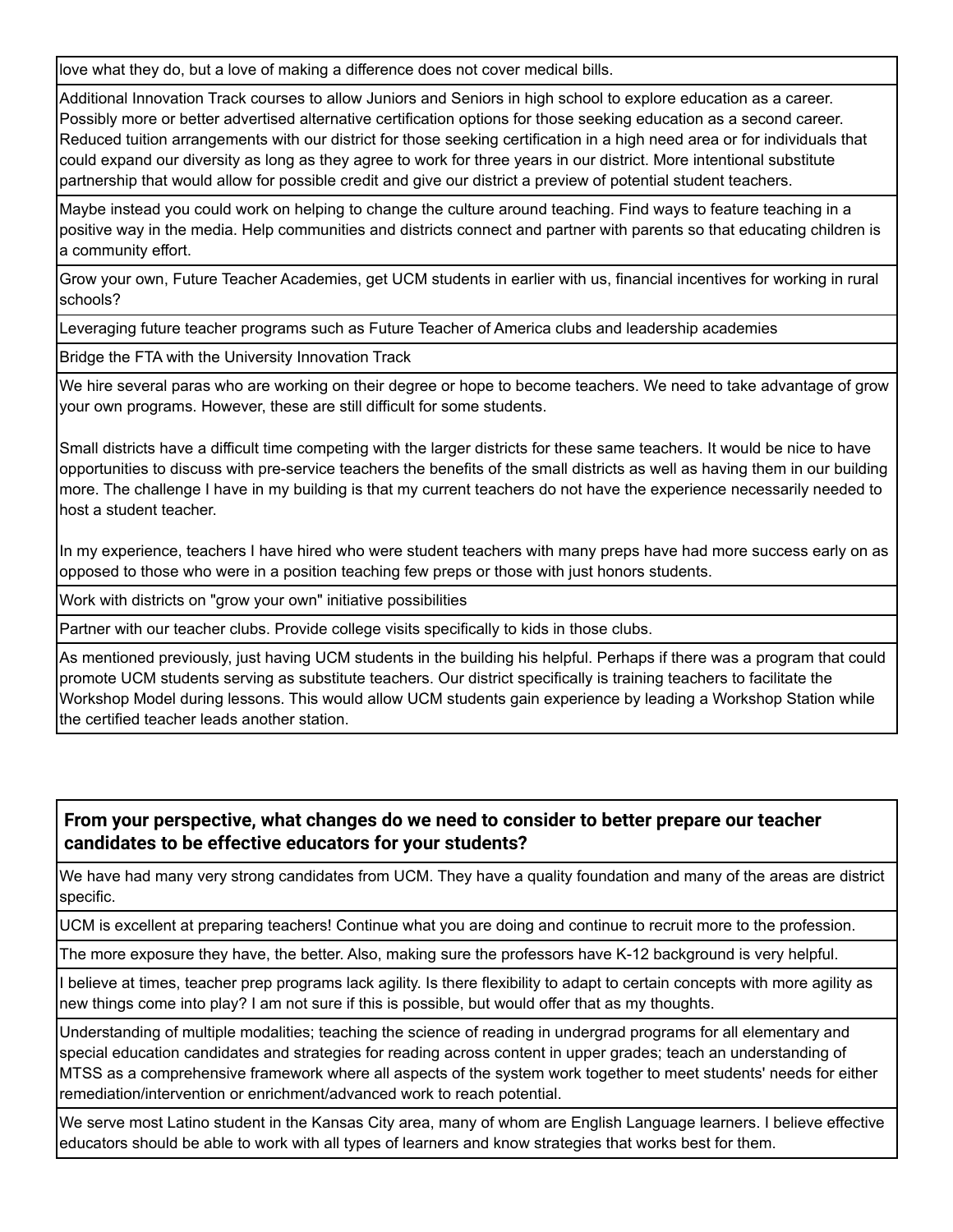There is a definite need to add the virtual component to teacher education programs. Project based and Real World Learning are becoming more of a norm and need to be included. Personalized Learning is also an important component. Helping teachers assist in students owning the learning is a needed element as well.

Promoting professionalism (attire, timeliness, communication with administration)

I have missed the required (practice) interviews that candidates did with me - I think that was valuable for the students and for me.

More observations in different settings (urban, suburban, and rural). I think it's really important in order for those teachers to be prepared for different settings, culture, and issues (that may arise).

Effective RtI strategies. Professional Learning Communities or teacher collaboration.

understanding trauma sensative needs and how to meet students where they are when they have a class full of students at different levels.

Working with students at a much younger age (MS, early high school)

Awareness of student mental health has become a greater need more than ever. Appropriate boundaries between students and teachers especially with social media.

UCM does a fantastic job of preparing students for a career in education! If you aren't already doing it, I would get students into a classroom their first year, especially if they haven't done a teaching pathways course in high school.

Understanding the Science of Reading

Equity and inclusion, understanding cultural differences, having a good grasp on technology, being flexible, adaptive, and creative. Your candidates are fantastic!

As a new member of the advisory, I have some learning to do about what's already happening to prepare future educators. I think they need an understanding of how decisions are made in a school district and they need to be able to adapt to the practices of the district in which they are hired.

1. Seek diversity in ethnicity and age.

2. Course work needs to align to classroom practice.

3. Students must be required take class around being culturally responsive, so much research supports students are underserved by teachers and their unconscious bias.

4. Classrooms and schools are constantly changing, education programs should follow that trend.

5. Practitioners! That's where I come in, I think instructors should be connected to classrooms and districts.

Allow the candidates to be more proactive in the classrooms. They are so well prepared and are capable of really great things. They have strong communication skills, behavior management, and so allowing them to live in the curriculum by having more opportunities to teach would be so great.

I believe teacher burn out occurs because we are not equipping pre-service and often practicing teachers, with the skills, knowledge and strategies to support the social emotional needs of students. These skills are foundational to learning. Candidates know how to create lessons and support academics. To help students be ready for new learning, teachers must understand how to build connection with students, create a classroom community, build positive learner dispositions, and actively teach strategies for self-regulation. Successful teacher candidates need to be able to look beyond transferring conventional knowledge to help students wonder, discover and apply learning in meaningful ways.

Like I said above, new teachers come out of the gate excited and ready to teach, but sometimes don't realize the struggle of trauma students and classroom management. Getting them more observation time would help this. PD in the area of Trauma students as well. DESE has a some great resources on this!

I have hired several strong educators out of the UCM programs. I think that time in the classroom is the best training we can provide.

Teacher candidates need additional time working on classroom management and SEL for middle school students.

Provide opportunities for diverse candidates to see themselves as future teachers and future building leaders. Providing opportunities for pure-service teachers and admins to work with their community on projects.

UCM does a great job of preparation. I have always been pleased with the preparation of the UCM students we have